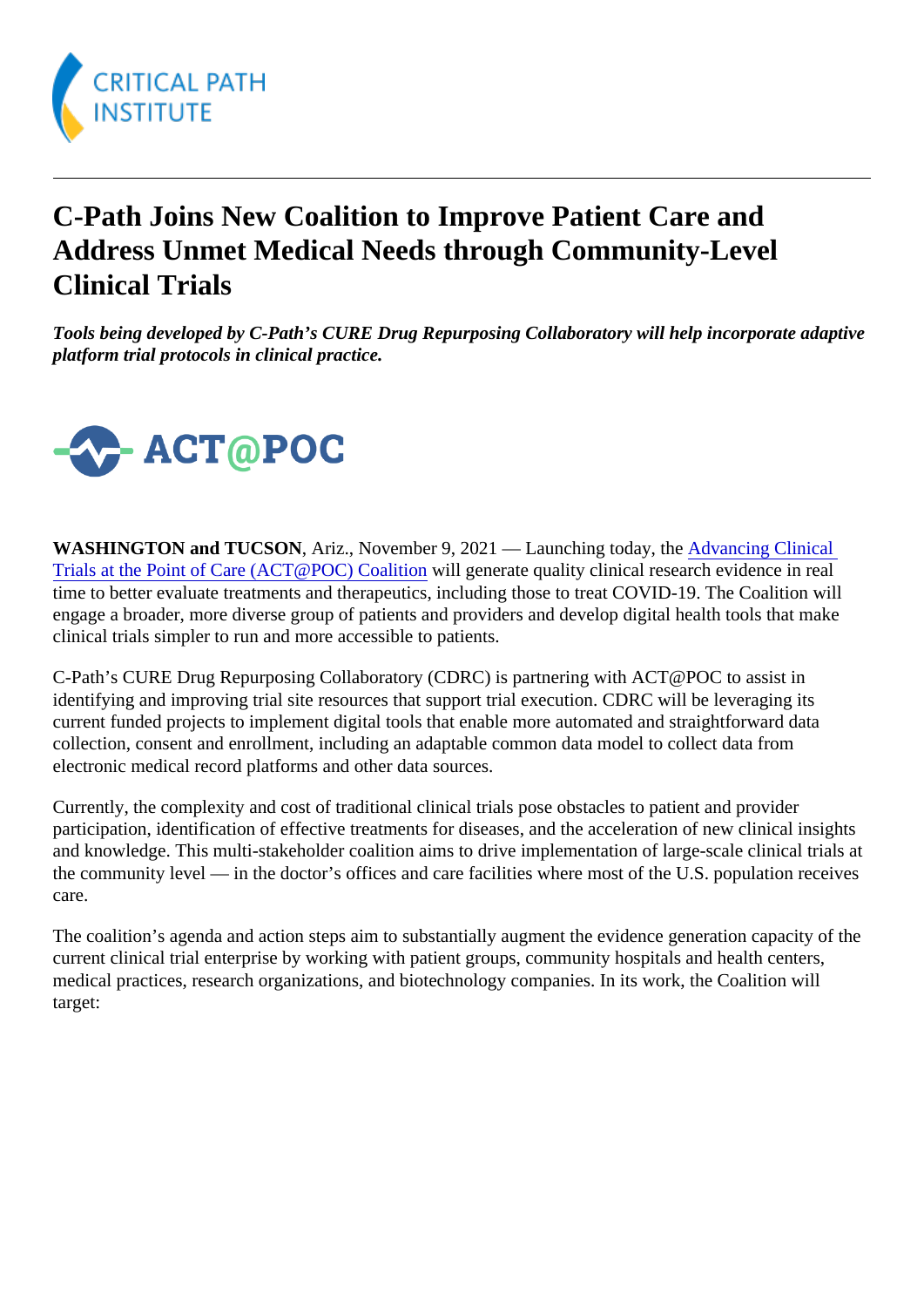- Engaging cliniciansin a broader range of care settings
- Developing and adopting effective data collection tools
- Collaborating with clinical trial design leaders, regulators, funders, and other stakeholders ure that clinical trial design features are fit for purpose
- Enrolling diverse trial participants for broader participation in effective community-level trials
- Addressing unmet medical needby reaching a critical mass of participation in existing and new clinical trials
- Improving technology supports and capabilities to conduct such studies over time

"The vast majority of patients and their providers do not participate in clinical trials, Dsaldark McClellan, director of the Duke-Margolis Center for Health Policy. "Through its more accessible, costeffective, and inclusive approach, the Advancing Clinical Trials at the Point of Care coalition will help the clinical trial enterprise answer priority research questions for COVID-19, prepare for future public health emergencies, and address common diseases where there is long-standing unmet medical need including, cardiovascular and neurological diseases."

Founding members of the coalition include: Duke-Margolis Center for Health Policy, MITRE, CURE Drug Repurposing Collaboratory (C-Path + FDA), Duke University Health System, Emory-Morningside Center for Innovative and Affordable Medicine, Intermountain Healthcare, Mayo Clinic, University of California—Irvine, and The Broad Institute. **Its wing membership will include health systems**, community-based care organizations, health research organizations, and other collaborators.

"CDRC, a public-private partnership led by C-Path and funded by the FDA, is looking forward to partnering with the ACT@POC to assist in advancing the efficiency and inclusivity of clinical trials while reducing costs and additional time commitments from clinicians in community settings," said C-Path Interim President and COO Kristen Swingle, M.S.

The consequences of inefficient, low-value COVID-related clinical research made the need for a coalition to support inclusive and efficient clinical trials apparent. **One** ysis found that, of 2,610 trials of existing drugs repurposed as COVID-19 therapeutics, only five percent had sufficient enrollment and key design features to yield actionable evidence to combat COVID-19. Further, only a tiny fraction of Americans diagnosed with COVID-19 participated in those trials.

"COVID-19 has required health systems and public health experts to rely on data for decision-making to quickly gain insights that could deliver better patient outcomes," Datai Brian Anderson, MITRE, chief digital health physician. "The answers to many research questions can be found in the data and allow for engagement of patients in underserved communities who are often left out of traditional clinical research trials. By working with clinicians who are the trusted care givers of underserved communities, we hope to more fully engage and reach people through this collaboration to help yield new answers to many public health diseases."

"The Coalition will make it possible for tools being developed by CDRC to be deployed in an actionable setting," said C-Path Chief Science Officer Klaus Romero, M.D., M.S., F.C.P. "This will allow the automated extraction and curation of de-identified data from electronic health records, across different health systems and standards, contributing to the transformation of clinical research paradigms."

Critical Path Institute is supported by the Food and Drug Administration (FDA) of the U.S. Department of Health and Human Services (HHS) and is 54.2% funded by the FDA/HHS, totaling \$13,239,950, and 45.8% funded by non-government source(s), totaling \$11,196,634. The contents are those of the author(s) and d not necessarily represent the official views of, nor an endorsement by, FDA/HHS or the U.S. Government